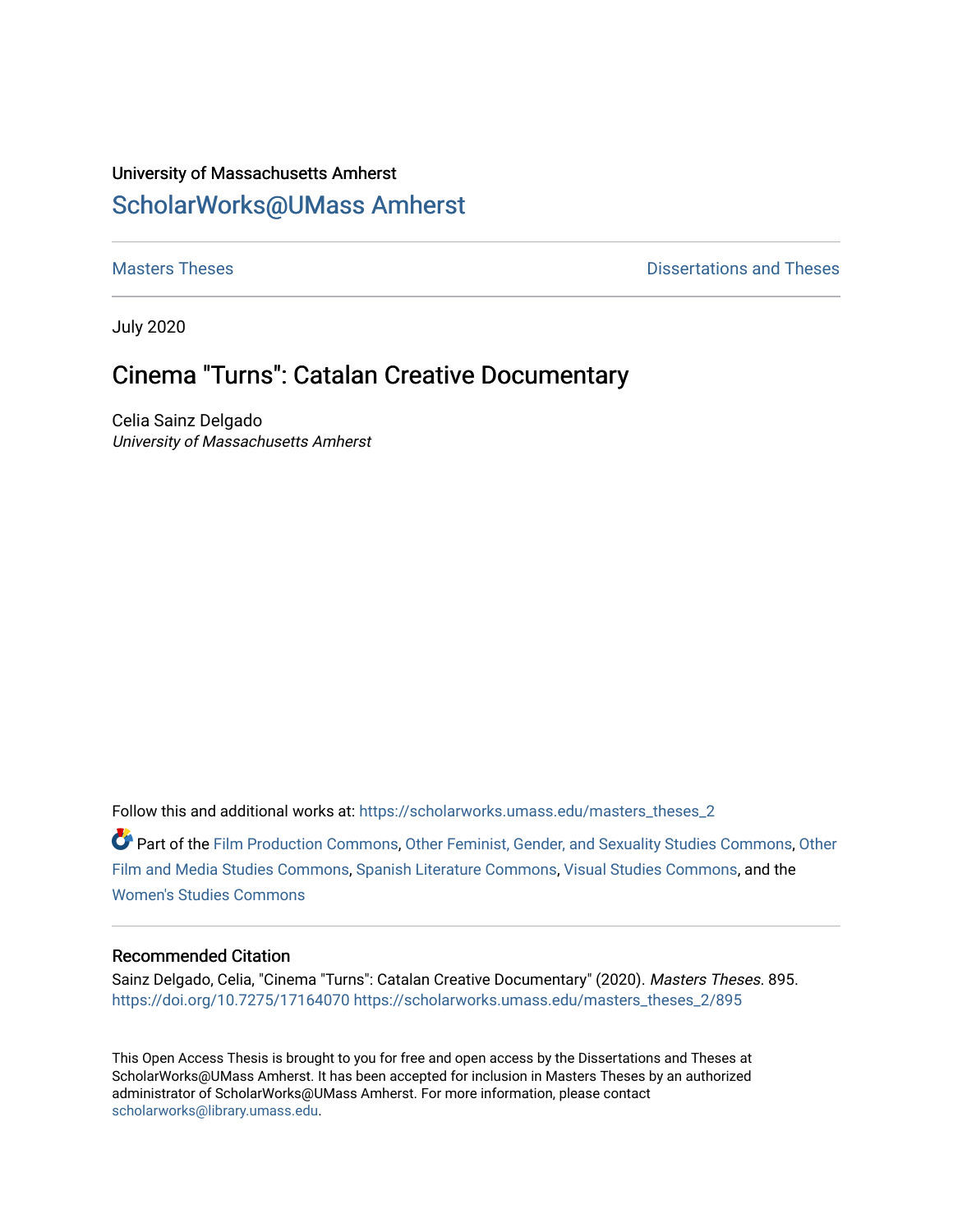# **CINEMA "TURNS": CATALAN CREATIVE DOCUMENTARY**

A Thesis Presented

by

CELIA SAINZ DELGADO

Submitted to the Graduate School of the University of Massachusetts Amherst in partial fulfillment of the requirements for the degree of

MASTER OF ARTS

May 2020

Hispanic Literatures and Linguistics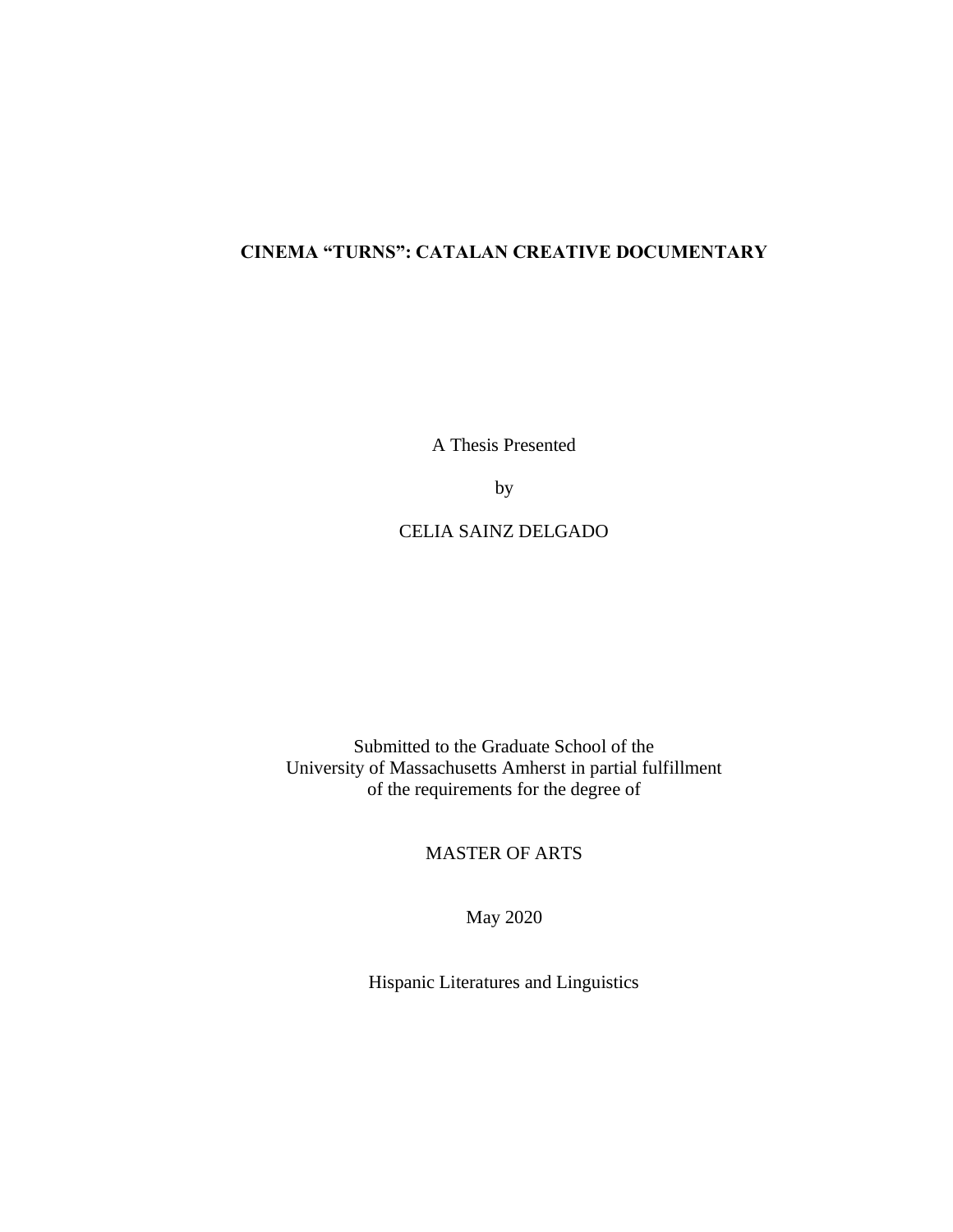# **CINEMA "TURNS": CATALAN CREATIVE DOCUMENTARY**

A Thesis Presented

by

# CELIA SAINZ DELGADO

Approved as to style and content by:

\_\_\_\_\_\_\_\_\_\_\_\_\_\_\_\_\_\_\_\_\_\_\_\_\_\_\_\_\_\_\_\_\_\_\_\_

\_\_\_\_\_\_\_\_\_\_\_\_\_\_\_\_\_\_\_\_\_\_\_\_\_\_\_\_\_\_\_\_\_\_\_\_

Barbara Zecchi, Chair

Barry Spence, Member

Name, Department Head or Dean as appropriate Department of Languages, Literatures and Cultures

\_\_\_\_\_\_\_\_\_\_\_\_\_\_\_\_\_\_\_\_\_\_\_\_\_\_\_\_\_\_\_\_\_\_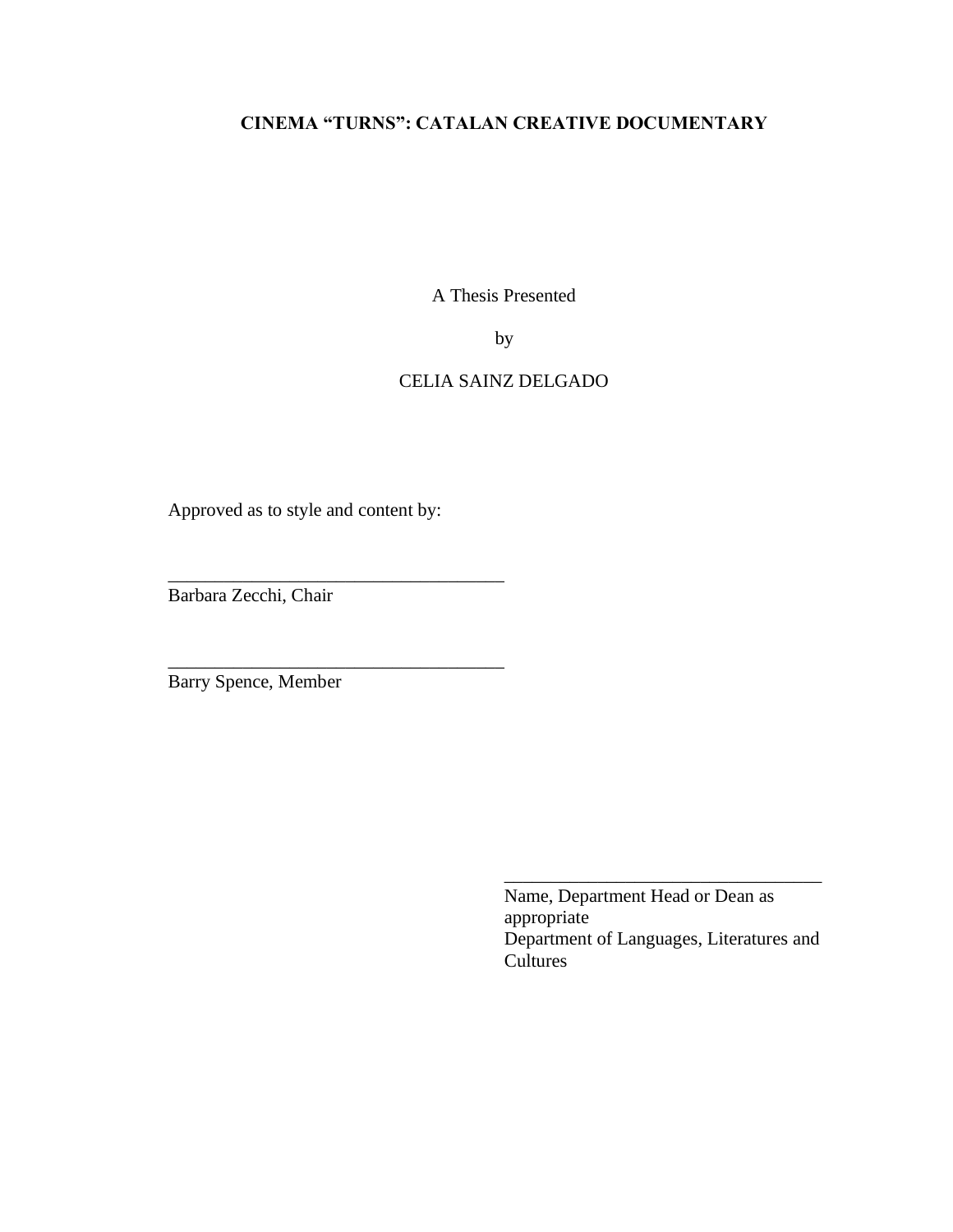#### **ACKNOWLEDGMENTS**

<span id="page-3-0"></span>I would like to acknowledge every person that has helped me in my academic journey until the completion of this work. First at all, I am grateful to my advisor, Barbara Zecchi, for her help, ideas and support throughout this entire journey. I have to thank her the opportunity to being able to submit the first video-essay as a master's thesis, and her inspiration to use it as an academic tool. I would also like to thank professor Barry Spence, for helping me throughout the process of this thesis.

I am highly obliged in taking the opportunity to thank professor Kevin Anderson, for helping me in the first stages of my video-essay with important ideas and contributions of how to create the tone and style of my work. Also, I am grateful to the entire class of Advanced Video Production, for their contributions with comments and ideas.

I would also like to thank my fellow graduate students, for supporting me both academically and emotionally: Elisabet Pallás, Aitor Bouso, Daniela Narváez, Paulina Ochoa, Pilar Osorio, and Eva Vázquez. I would also like to thank Eric Vázquez for helping me with the editing.

Lastly, I would like to extend my gratitude to my parents, my brother and friends for helping me cope with the uncertainty and stress of this journey. Specially to Karol Zanabria, for her company and encouragement, both in closeness and distance.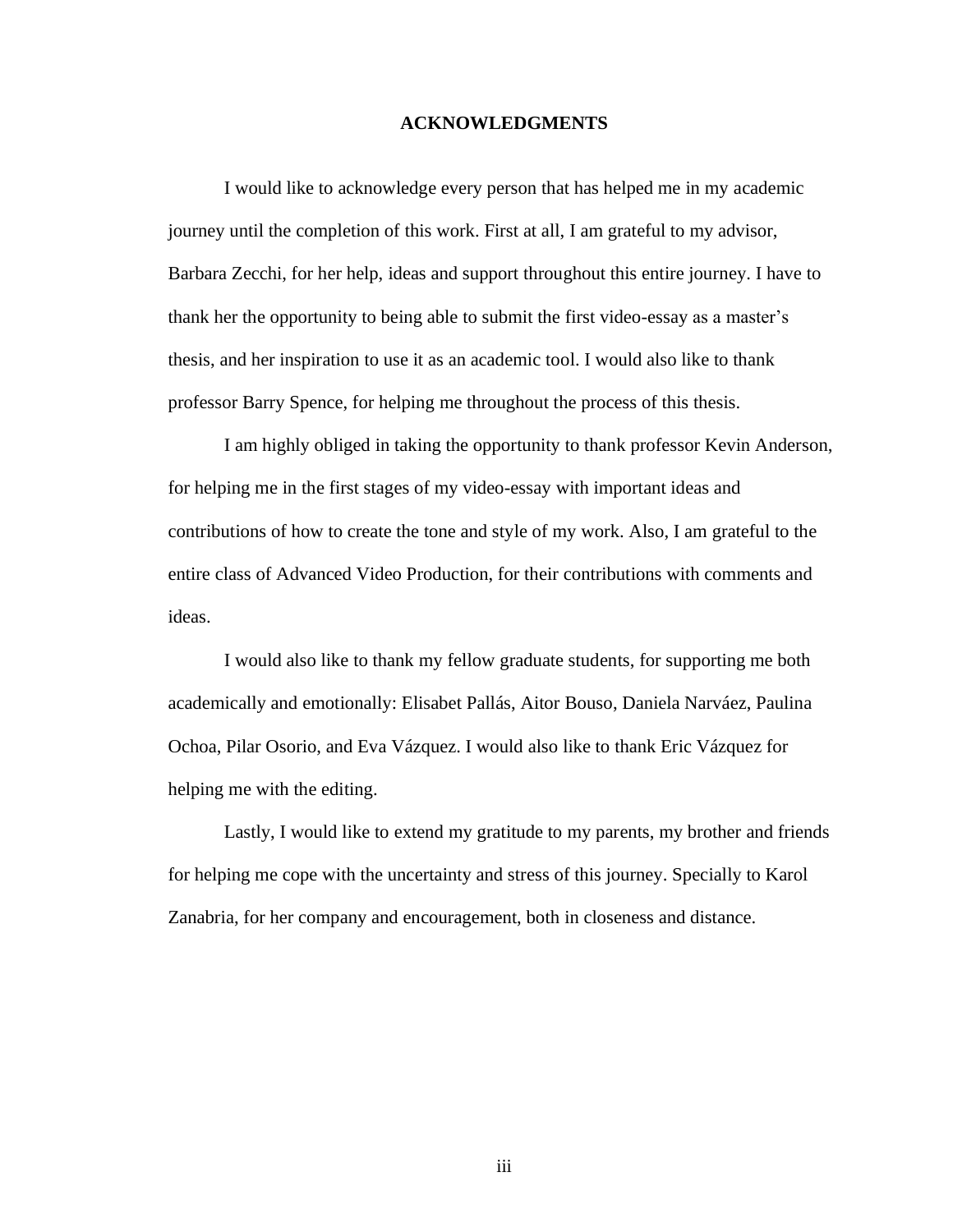#### **ABSTRACT**

# CINEMA "TURNS": CATALAN CREATIVE DOCUMENTARY MAY 2020 CELIA SAINZ DELGADO, B.A., UNIVERSIDAD CARLOS III M.A., UNIVERSITY OF MASSACHUSETTS AMHERST

Directed by: Professor Barbara Zecchi

This thesis focuses on four women-directed films as a way to illustrate some characteristics shared by the new Catalan creative documentary: *El cielo gira* (*The Sky Turns,* dir. Mercedes Álvarez, 2004), *Nedar* (*Swim,* dir*.* Carla Subirana, 2008), *La plaga* (*The Plague,* dir*.* Neus Ballús, 2013), and *Penèlope* (*Penelope*, dir. Eva Vila, 2018). My aim is to highlight their alternative cinematographic strategies, which stray from the hegemonic discourses of documentary filmmaking. In so doing, I analyze these films from three different angles: the relationship between the filmmaker and the material world; the alternative modalities of time; and the haptic connection between the spectator and the screen. Instead of preparing a traditional thesis in manuscript form, I engage with these films through a video-essay, the most appropriate mode of academic rhetoric and presentation to address this topic (see Keathley, 2011). Entitled Cinema "Turns": Catalan Creative Documentary, my video-essay articulates my study into three parts: in the first part, I analyze the limits of the realist discourse; in the second, I focus on how these films approach temporality; and in the third, I address their haptic visuality.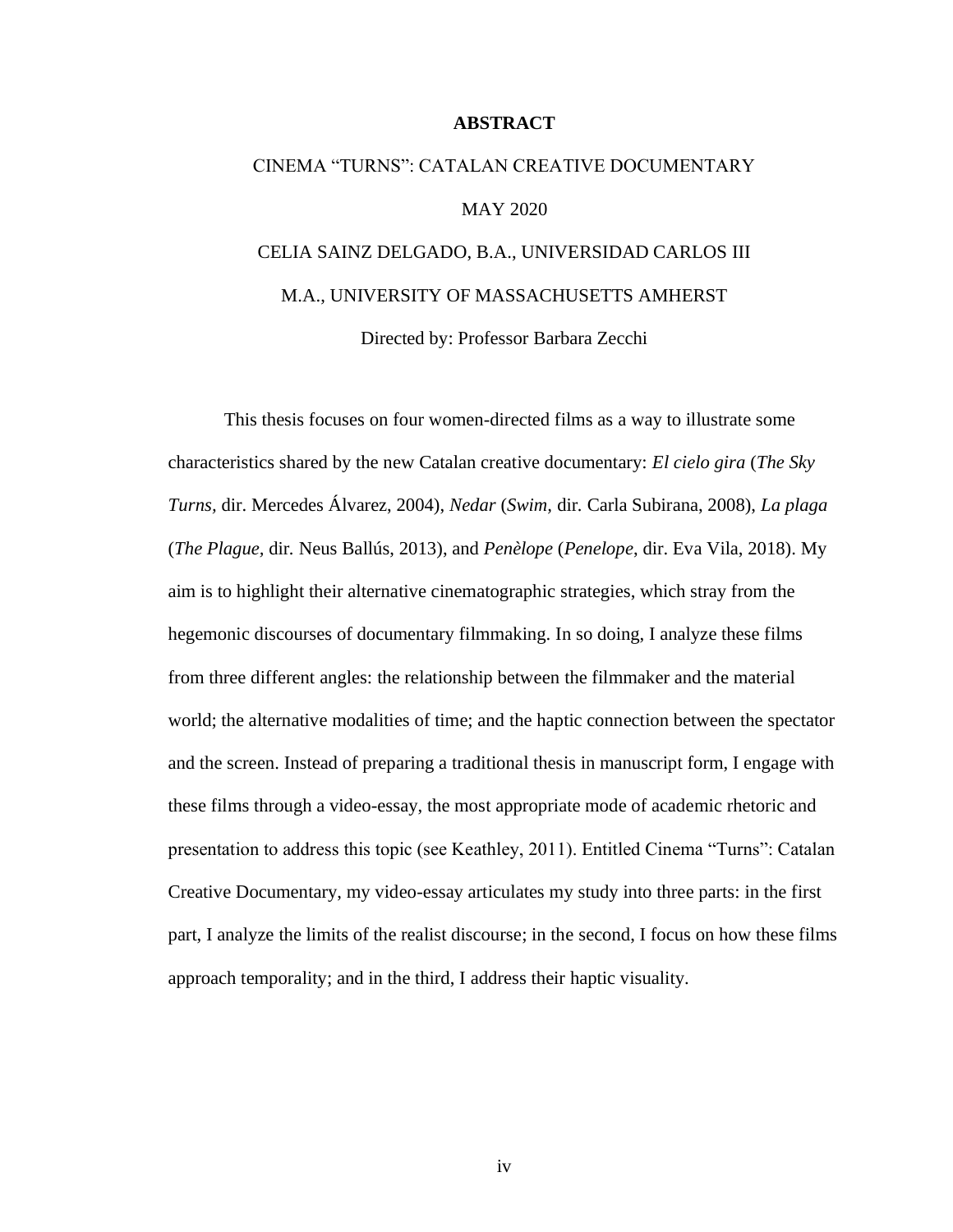# **TABLE OF CONTENTS**

| Page           |
|----------------|
|                |
|                |
| <b>CHAPTER</b> |
|                |
|                |
|                |
|                |
|                |
|                |
|                |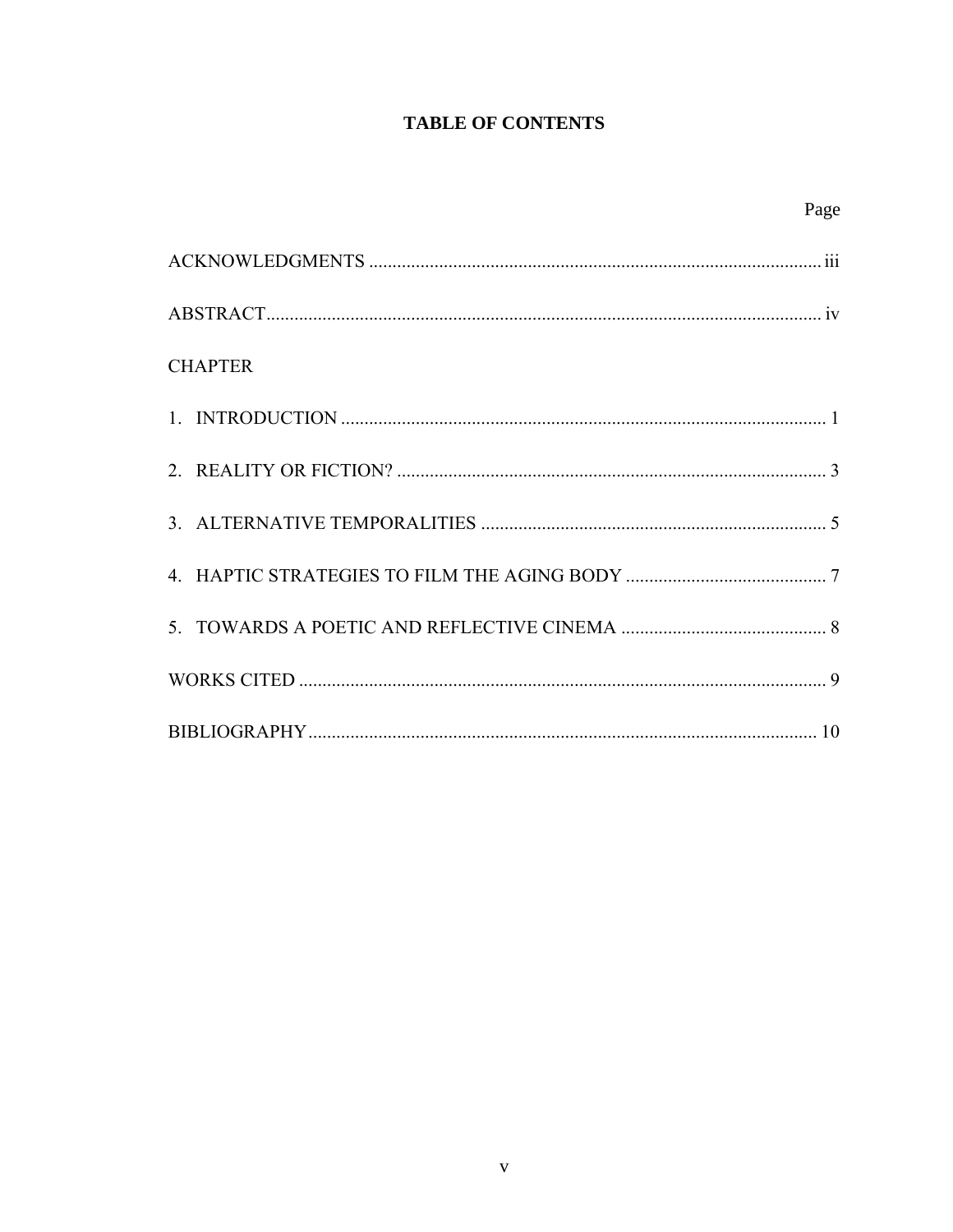## **INTRODUCTION**

<span id="page-6-0"></span>Over the last three decades, Catalonia has become a prestigious hub of documentary filmmaking, featuring films that have stood out for their quality and the production model they have developed. For Casimiro Torreiro (7), three factors have been key to the continuous and growing success of this cinema: the financial support of Catalonian television channels; the involvement of universities in the diffusion of culture and the formation of professionals; and the collaboration of two generations of filmmakers. This body of works is in great part the result of the Master's Degree Program in Creative Documentary (el Máster en documental de creación) offered by the University Pompeu Fabra, the major academic center sponsoring this film production. The program features, among their faculty and students alike, a striking number of women filmmakers.

This thesis focuses on four of these women-directed films as a way to illustrate some characteristics shared by the new Catalan creative documentary: El cielo gira ( The Sky Turns, dir. Mercedes Álvarez, 2004), Nedar (Swim, dir. Carla Subirana, 2008), La plaga (The Plague, dir. Neus Ballús, 2013), and Penèlope (Penelope, dir. Eva Vila, 2018). My aim is to highlight their alternative cinematographic strategies, which stray from the hegemonic discourses of documentary filmmaking. In so doing, I analyze these films from three different angles: the relationship between the filmmaker and the material world; the alternative modalities of time; and the haptic connection between the spectator and the screen. Instead of preparing a traditional thesis in manuscript form, I engage with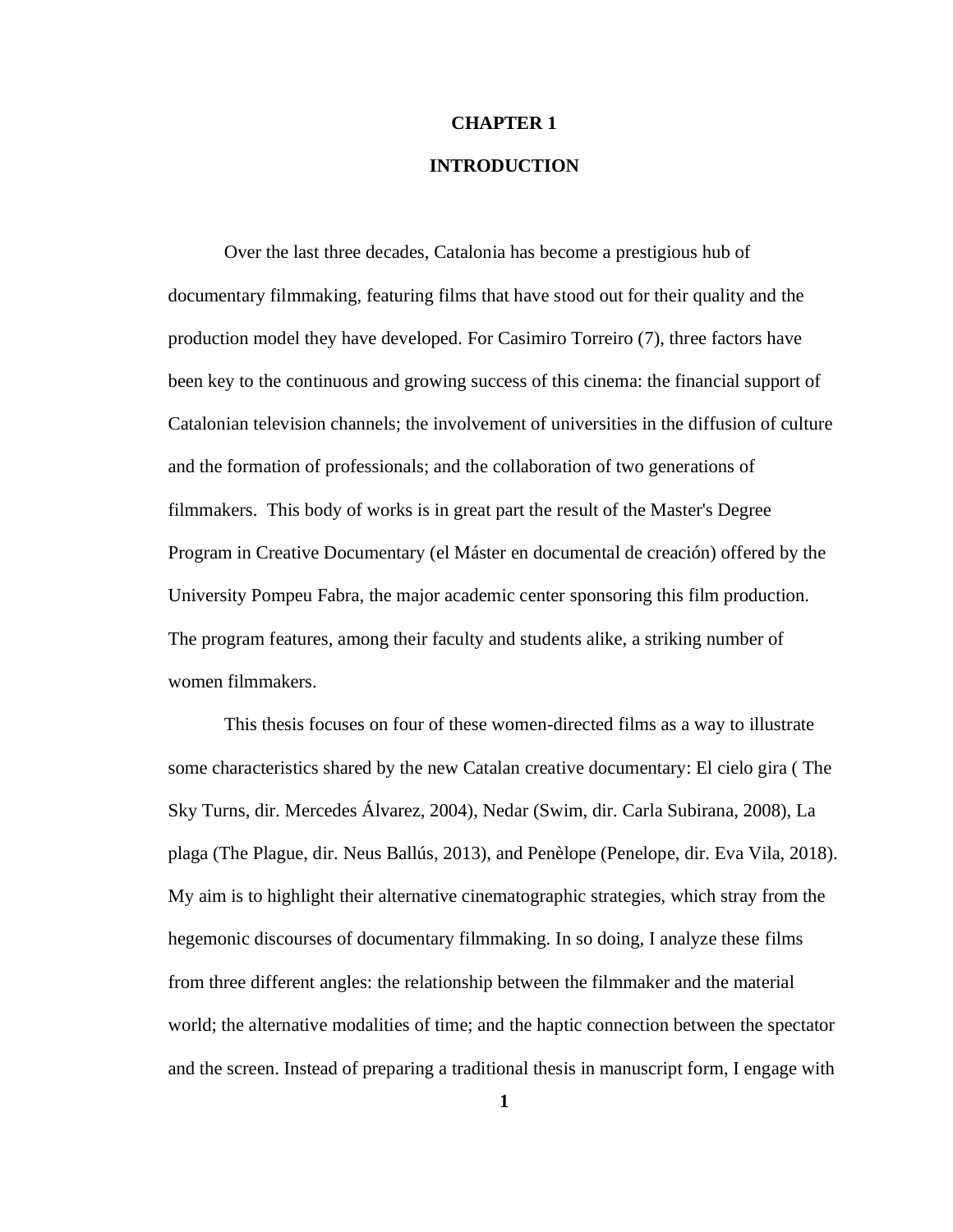these films through a video-essay, the most appropriate mode of academic rhetoric and presentation to address this topic (Keathley 190). Entitled Cinema "Turns": Catalan Creative Documentary, my video-essay articulates my study into three parts: in the first part, I analyze the limits of the realist discourse; in the second, I focus on how these films approach temporality; and in the third, I address their haptic visuality.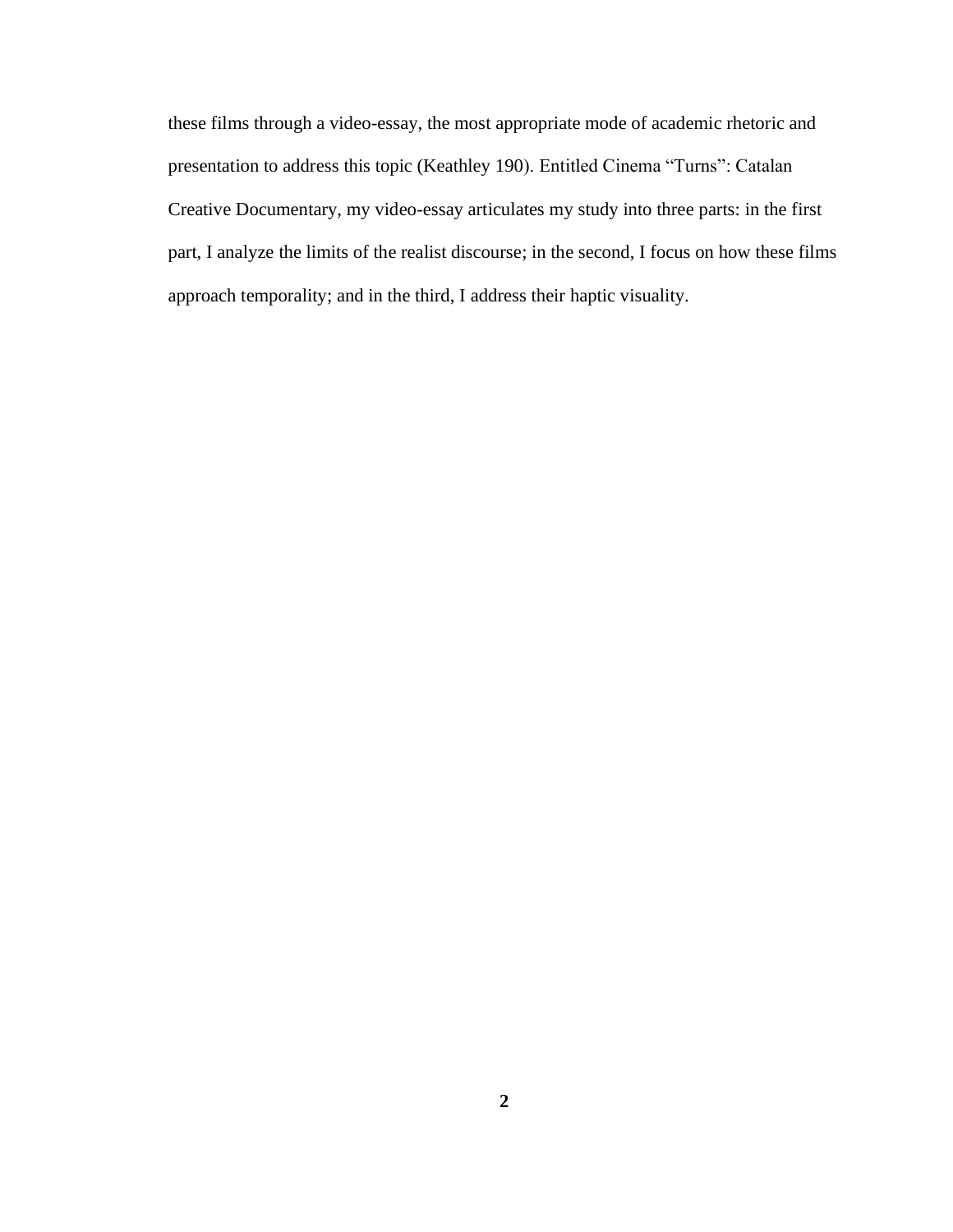## **REALITY OR FICTION?**

<span id="page-8-0"></span>*The Sky Turns, Swim, The Plague,* and *Penelope* are driven by the desire to explore the boundaries between reality and fiction, or to eliminate them altogether. *The Sky Turns* and *Swim* seem to move towards reality, whereas *The Plague* and *Penelope* seem to move away from reality. However, as I argue in the first part of my video-essay, the four films reside on the edge of these two cinematic discourses. Pinpointing some common film techniques allowed me to avoid traditional divisions between documentary and fiction and show the hybridity of this cinema production.

According to a classic division, cinema has two functions in relation to reality: it can be either a "window onto" or a "frame of" reality<sup>1</sup> (Elsaesser and Hagener 14). The window metaphor highlights the idea of a transparent and unmediated registration of the material world, whereas the frame puts forward the artificiality of the medium and manipulates reality to construct a story. As a "window," the stories told in these movies depart from the meticulous and long observation of people and their surroundings. To film these subjects, the filmmakers abandon a cinematic style that tries to control everything happening within the frame. Instead, these movies sometimes use an improvisational style that allows the action to develop uncontrolled in front of the

<sup>&</sup>lt;sup>1</sup> In the first chapter of *Film Theory: An Introduction through the Senses* (2010), Elsaesser and Hagener discuss the division of cinema as window and frame. The former concept is circumscribed within the realist school, represented by the film theorist André Bazin, whereas the latter stems from the constructivist approach, whose main contributors are Rudolf Arnheim and Sergei Eisenstein. However, the authors acknowledge the limitations of this conceptual division and the need to dismantle the binary opposition between these two analytical modes.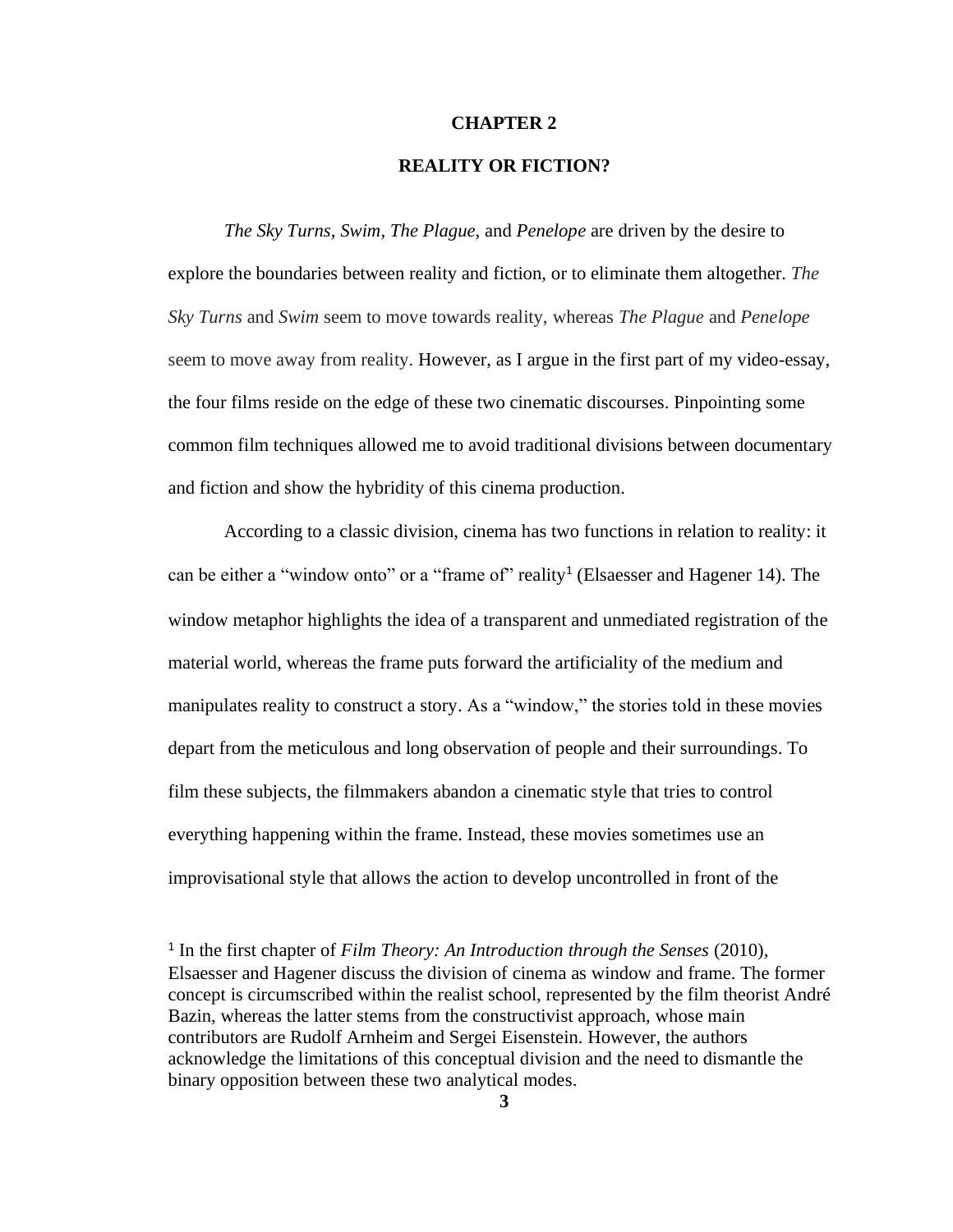camera. Nevertheless, these Catalan directors do not try to create an illusion of objectivity. They privilege their own gaze in the world, representing a certain reality through a carefully planned frame. After the filming process, the sense of the images is articulated in the montage, highlighting the connotative nature of films. In this way, the movies do not conceive cinema as a frame or a window, but rather as a combination or juncture of these two approaches.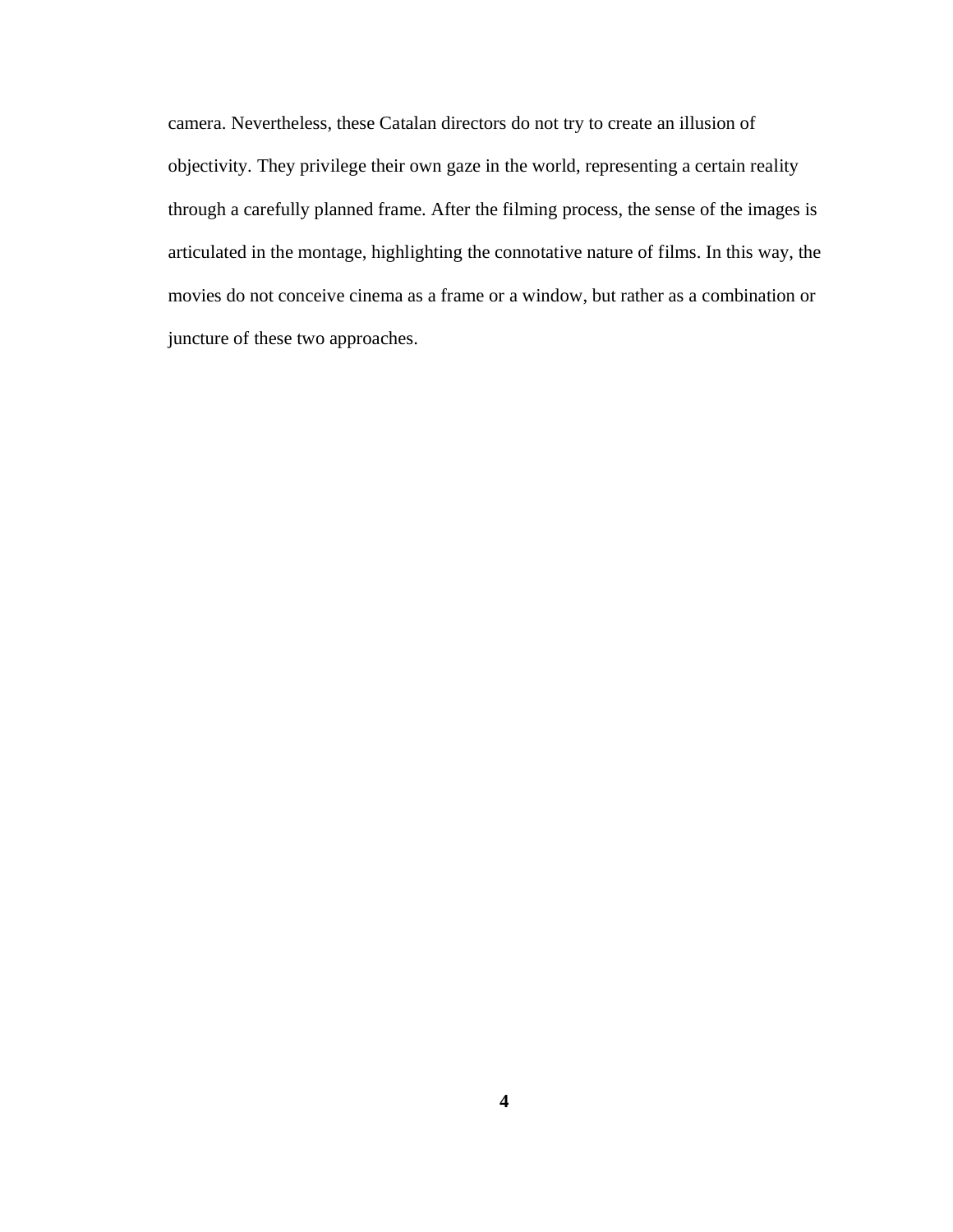# **ALTERNATIVE TEMPORALITIES**

<span id="page-10-0"></span>Departing from the idea that cinema can create a time flux independent from the everyday experience in the exterior world, I propose that these movies offer a temporality that challenges the straight time of modernity. Tom Boellstorff coined the term *straight time* to refer to future-directed linearity "shaped by linked discourses of heteronormativity, capitalism, modernity, and apocalypse" (228). Against straight and lineal time, I want to oppose Julia Kristeva's idea of women's time. For Kristeva, women's time represents a flow of time formed by cyclical and monumental repetition, in contrast to notions of time that universalize the masculine experience (17). Instead, Kristeva proposes a consideration of the interrelation between time, gender, and, I argue, age.

In this video-essay, I examine temporality as a subjective experience linked to a gendered and aged body, conceiving it as the combination of cultural and social constructions along with the specificities of the material body (Sandberg 17, Schües 8-9). In these terms, women's time can be interpreted as a feminist strategy rather than as an essentialist characteristic of women. In order to challenge the future-oriented timeline that belongs to the capitalistic and patriarchal society (St. Pierre 56), I contend that these films invite engagement with a non-productive present.

The cyclical and repetitive flow of time depicted in these movies is shown through the changes of seasons or the reiterative actions of the characters, allowing us to linger in the present instead of constantly wondering what will happen next. The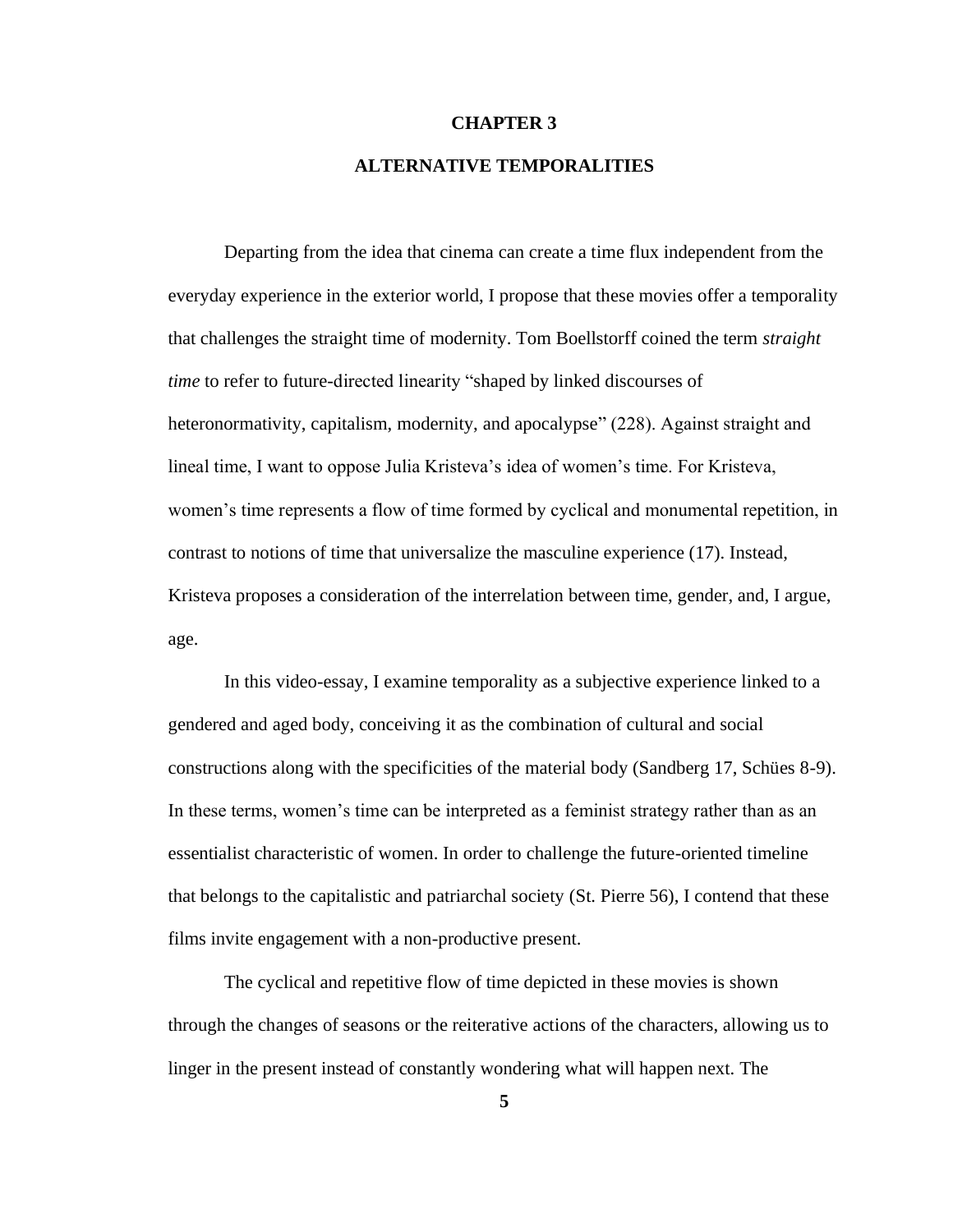characters depicted, the spaces shown, and their slow and contemplative rhythm encourage us to imagine modalities of time outside the hegemonic temporality.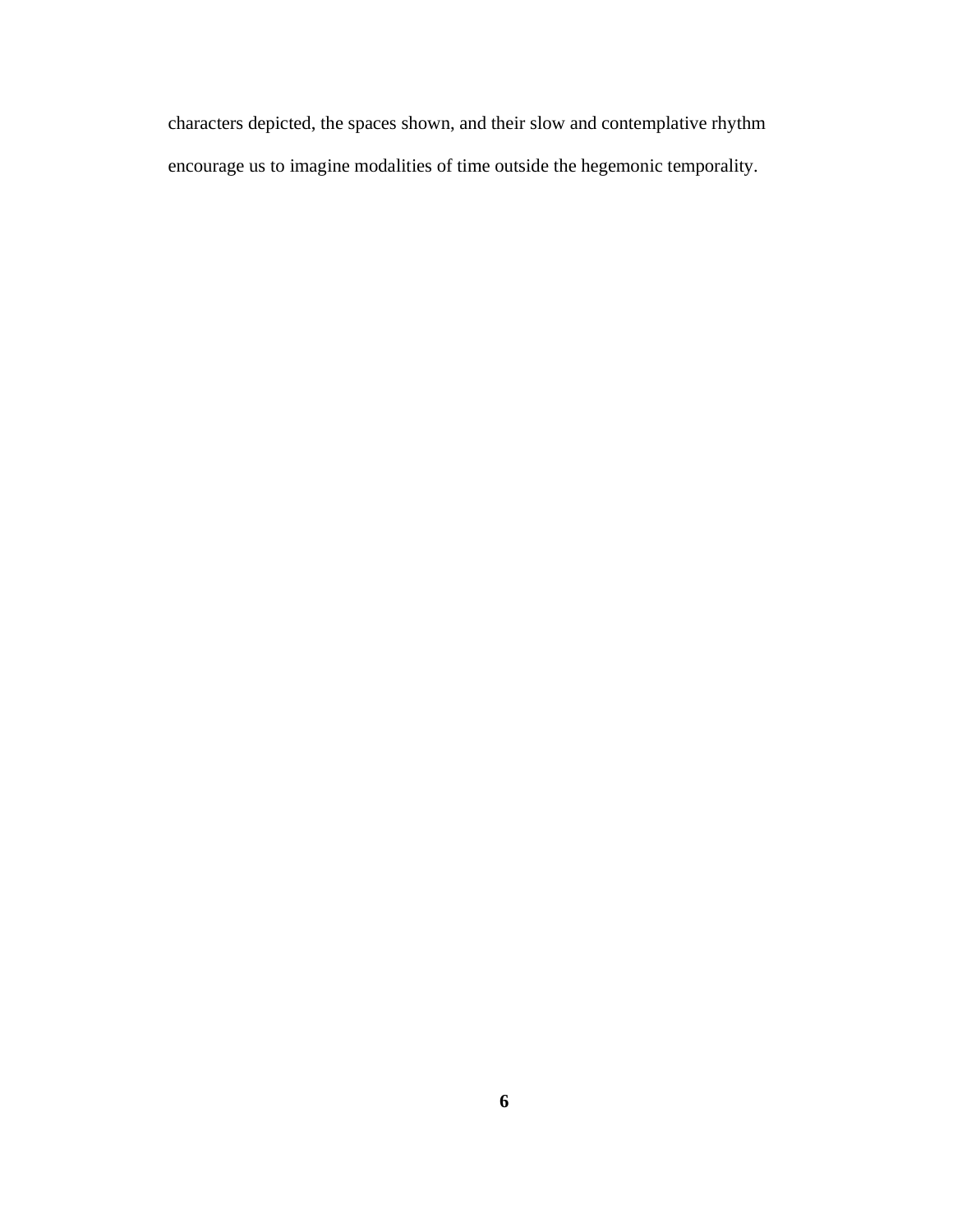## **HAPTIC STRATEGIES TO FILM THE AGING BODY**

<span id="page-12-0"></span>This corpus abandons the illusion of objectivity not only through expressive and poetic techniques, but also by making us aware of our own involvement in the construction of meaning. In the last section of this project, I explore the use of haptic images that, according to Laura Marks, appeal to the viewer in a multisensory way and create a dynamic subjectivity between the spectator and the image (332).<sup>2</sup>

The close shots of aging women, of the texture of their skin, as well the roughness of the image or the limited range of colors create an undefined, densely textural image that keeps the gaze on the surface instead of penetrating it. Furthermore, it urges us to be aware that the camera functions as a mediator between us and the filmed subject, thus inviting reflection on the images observed.

The movies feature older women as characters with a major role. Instead of applying techniques that try to hide and mask the signs of aging (Medina and Zecchi forthcoming), haptic strategies are used to approach growing older through a narrative of affirmative aging (Sandberg 14-15). This discourse conceives aging as a constant producer of difference. Through haptic strategies, the camera foregrounds the changes generated by the course of time, bringing forward the specificities of the aging body.

<sup>2</sup> Whereas the ideas of "window" and "frame" privilege the visual dimension of the film experience, haptic theory brings a "return" to the body, which becomes relevant in film analysis of the last decades (Elsaesser and Hagener 110).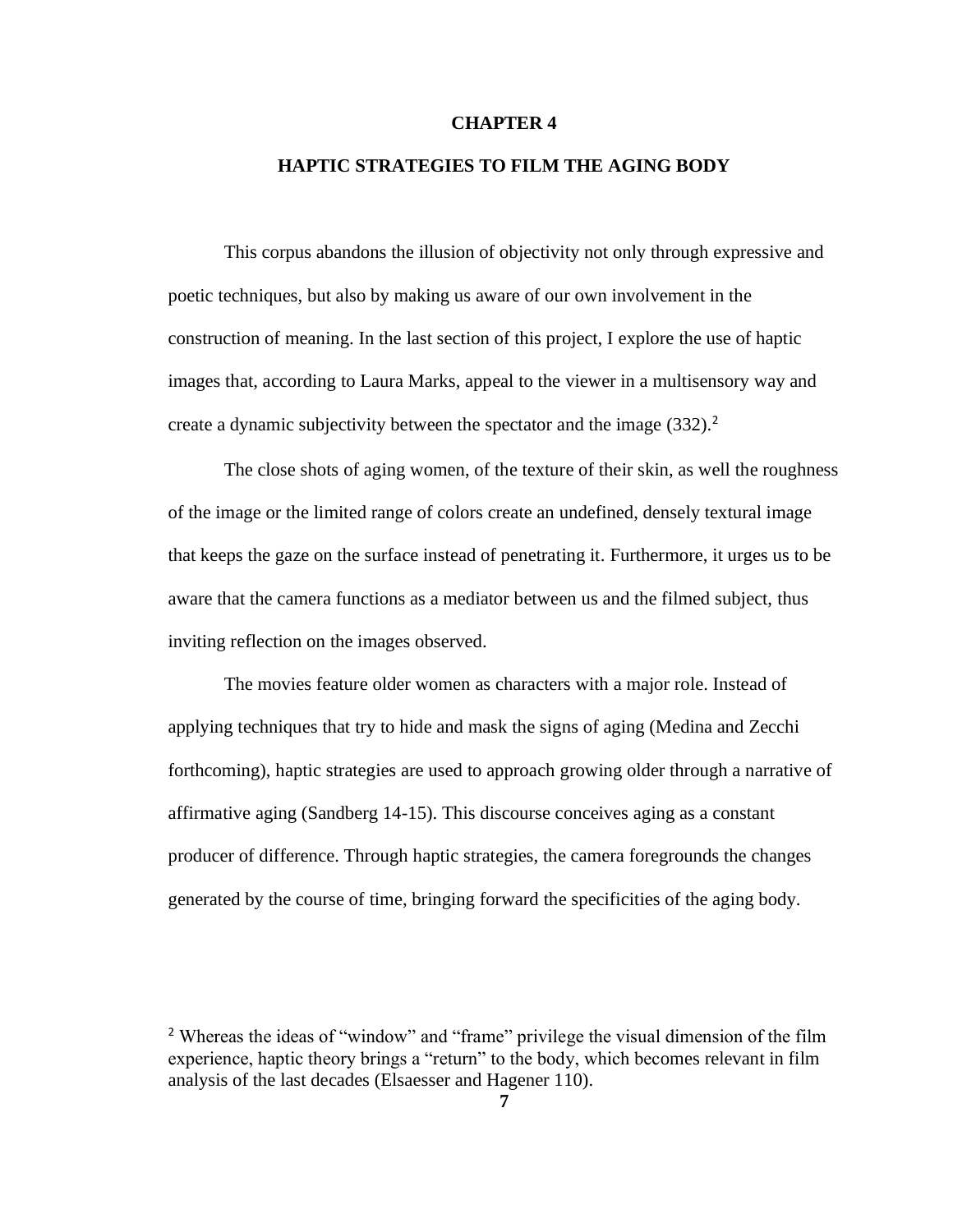## **TOWARDS A POETIC AND REFLECTIVE CINEMA**

<span id="page-13-0"></span>In this video-essay I posit that, through the presence of older characters, these movies present the world around us with the objective of disclosing a reality that is not usually visible in commercial cinema. Thereby, these films do not try to conceal the cinematic apparatus that is conveying that story. Instead, they put forward the artificiality of the medium through a very poetic and personal style and invite reflection on the world and on us as viewers.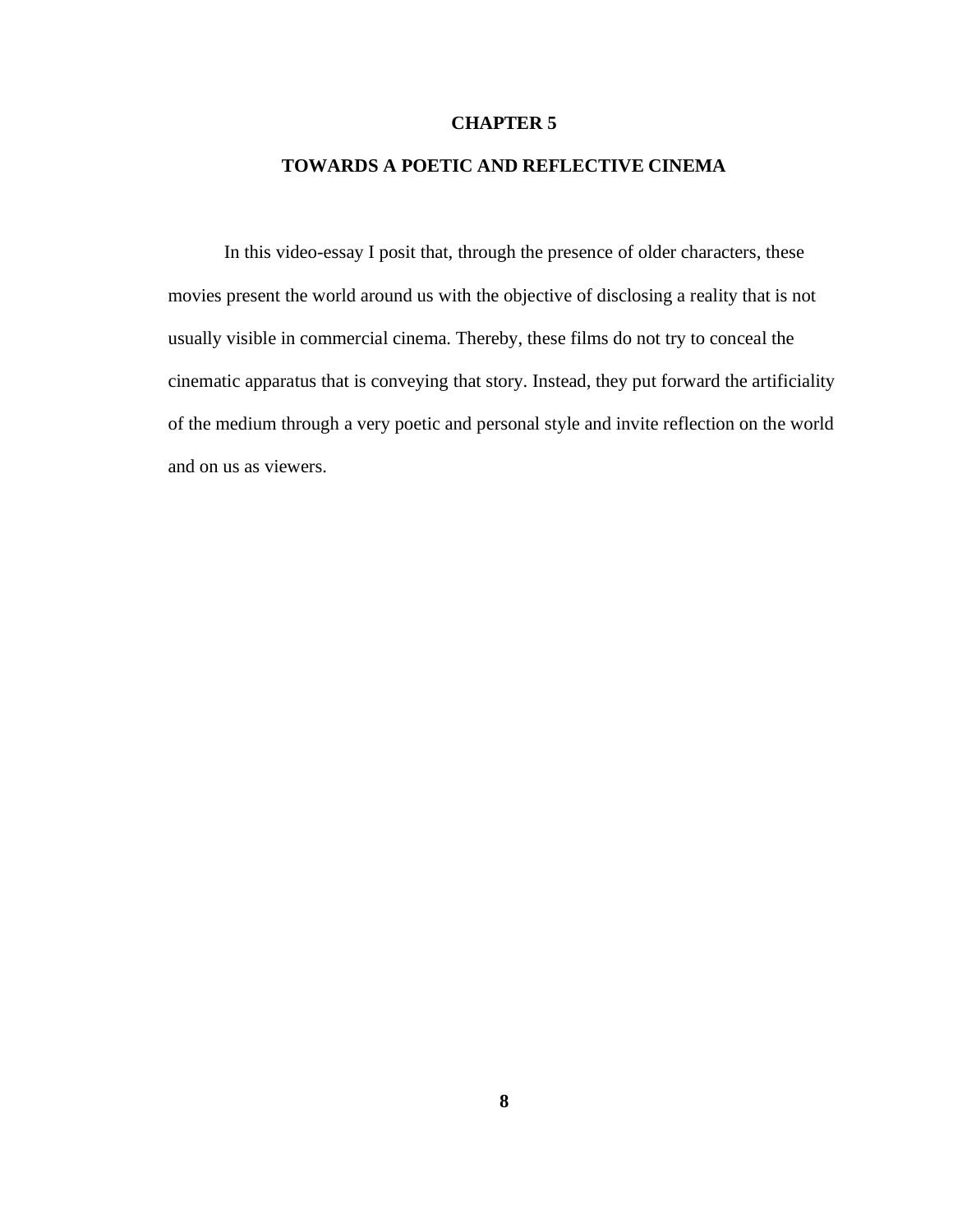## **WORKS CITED**

# <span id="page-14-0"></span>**Filmography**

*El cielo gira.* Directed by Mercedes Álvarez, José María Lara P.C / Alokatu S.L, 2004.

- *La plaga.* Directed by Neus Ballús, El Kinògraf / Televisió de Catalunya (TV3), 2013.
- *Nedar.* Directed by Carla Subirana, Benecé Produccions / Televisió de Catalunya (TV3), 2008.
- *Penélope.* Directed by Eva Vila, Araki Films / Eurimages / ICIC / ICAA / PolandStudio / Televisión de Galicia (TVG), 2017.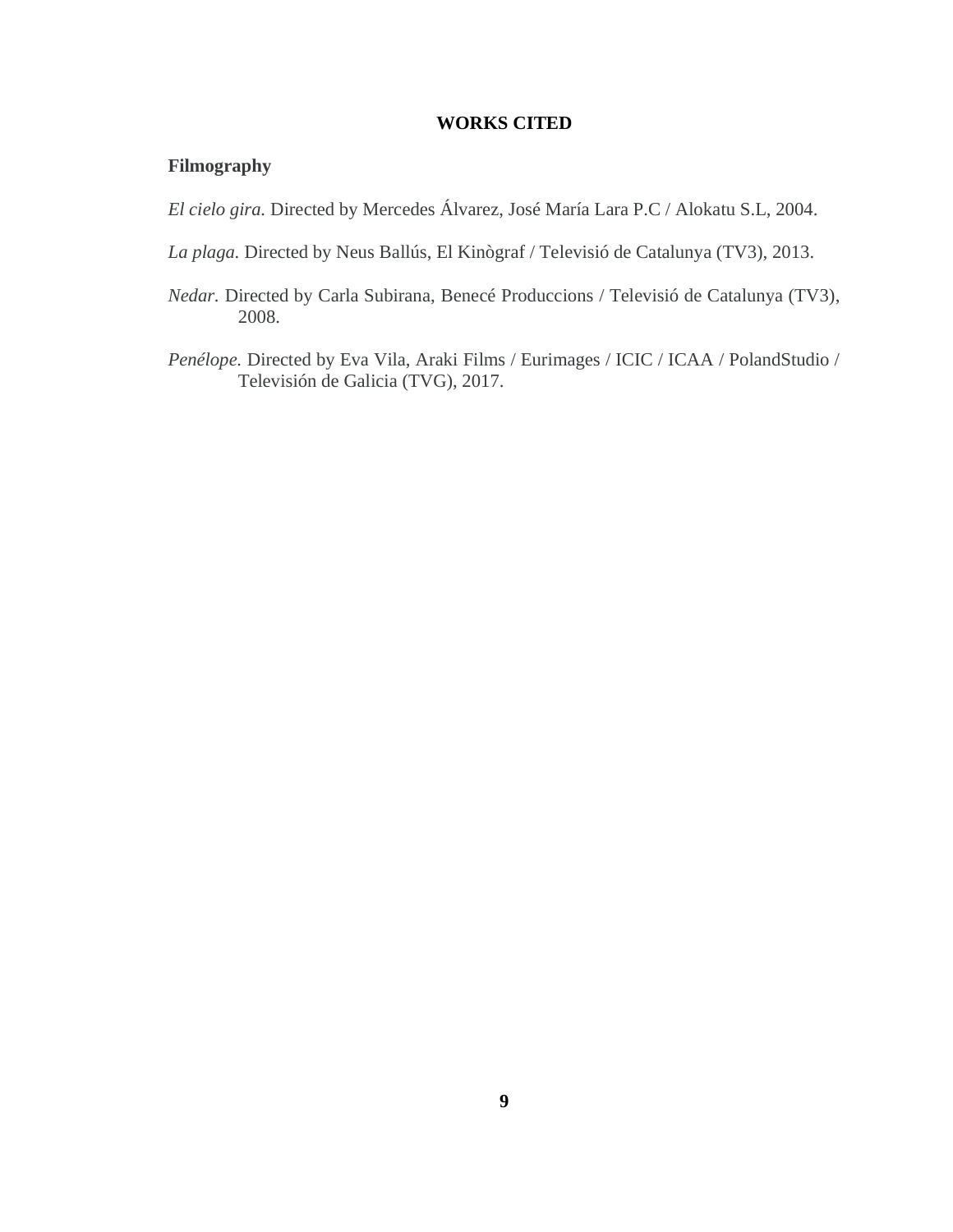#### **BIBLIOGRAPHY**

- <span id="page-15-0"></span>Bakker, Kees. "The contract of (Un) Truth: Looking for the differences between documentary and fiction film", *The Fiction of Reality,* Mar. 2002.
- Boellstorff, Tom. "When Marriage Falls: Queer Coincidences in Straight Time", *GLQ: A Journal of Lesbian and Gay Studies,* vol. 13, no. 2-3, 2007, pp. 227-248.
- Canet, Fernando. "La fricción entre el azar y lo controlado en el cine de José Luis Guerin", *Archivos de la Filmoteca,* no. 72, Oct. 2013, pp. 145-159.
- Elsaesser, Thomas and Malte Hagener. *Film Theory: an introduction through the senses*. Routledge, 2010.
- Keathley, Christian. "La Caméra-stylo: Notes on video criticism and cinephilia." *The Language and Style of Film Criticism*, edited by Alex Clayton and Andrew Klevan, Routledge, 2011, pp. 176-191.
- Kristeva, Julia. "Women's Time", *The University of Chicago Press Journals,* vol. 7, no. 1, 1981, pp. 13-35.
- Medina, Raquel and Barbara Zecchi. "Technologies of Age: The Intersection of Feminist Film Theory and Aging Studies." *Special Issue on Feminist Methodologies,* edited by Lisa Cuklanz and María Pilar Rodríguez*.* vol 11, no. 2*,* 2020, forthcoming.
- Marks, Laura. *The Skin of the Film*. Duke University Press, 2000.
- Prout, Ryan. "Critical condition: Alzheimer's and identity in Carla Subirana's Nedar (2008)." *Journal of Iberian and Latin American Studies,* vol. 18, no. 2-3, 2013, pp. 245-263.
- Sandberg, Linn. "Affirmative Old Age: The Ageing Body and Feminist Theories on Difference." *International Journal of Ageing and Later Life*, vol. 8, no. 1, 2013, pp. 11-40.
- Schües. Christina. "Introduction: Towards a Feminist Phenomenology of Time." *Time in Feminist Phenomenology,* edited by Christina Schües, Dorothea Olkowski and Helen Fielding, Indiana University Press, 2011, pp. 1-17.
- St. Pierre, Joshua. "Distending Straight-Masculine Time: A Phenomenology of the Disabled Speaking Body." *Hypatia*, vol. 30, no. 1, 2014, pp. 49-65.